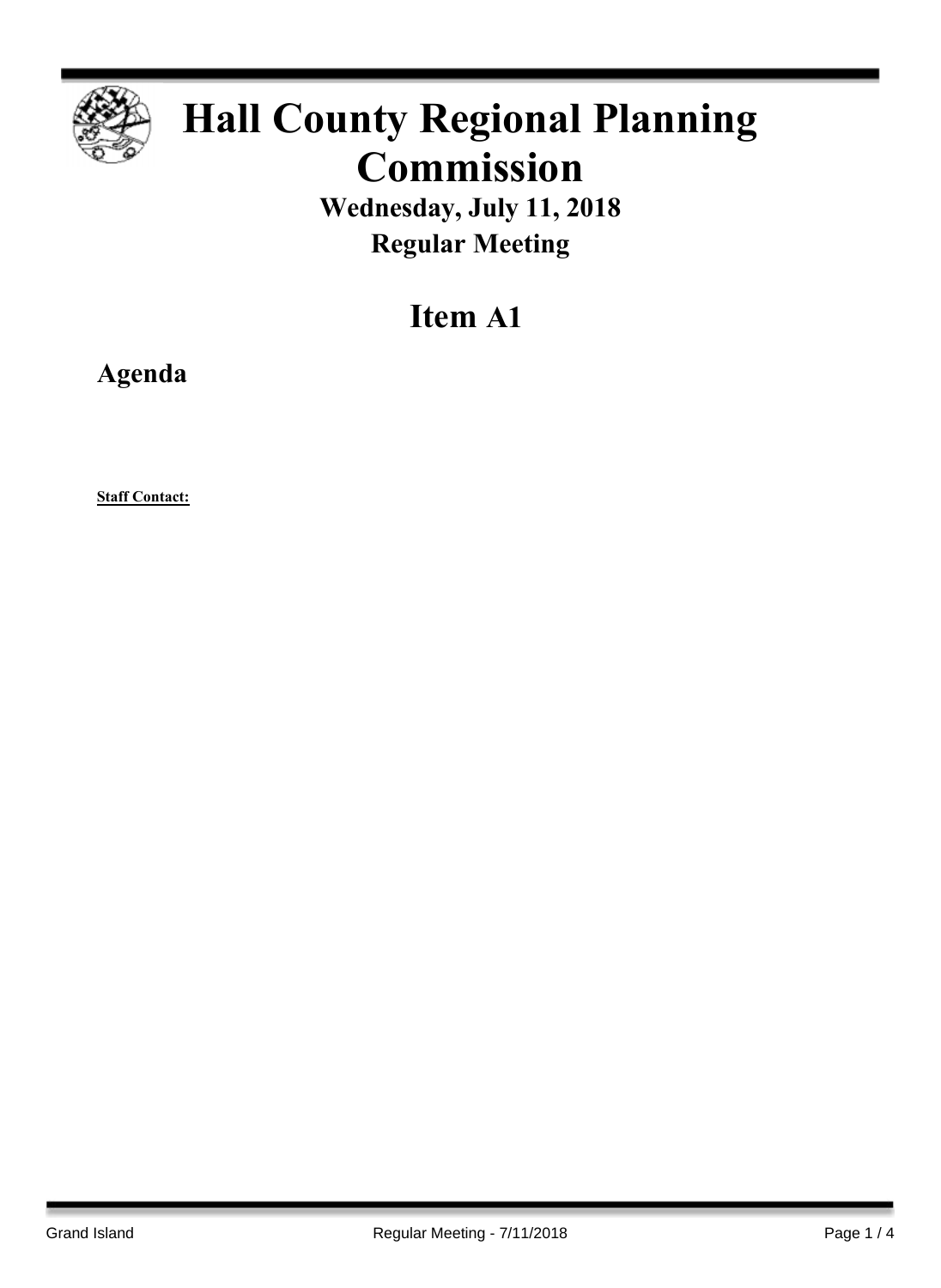

THE REGIONAL PLANNING COMMISSION of Hall County, Grand Island, Wood River and the Villages of Alda, Cairo and Doniphan, Nebraska

#### **AGENDA AND NOTICE OF MEETING** Wednesday, July 11, 2018 6:00 p.m. **City Hall Council Chambers - Grand Island**

1. Call to Order - This is a public meeting subject to the open meetings laws of the State of Nebraska. The requirements for an open meeting are posted on the wall in this room and anyone who would like to find out what those are is welcome to read through them.

The Planning Commission may vote to go into Closed Session on any Agenda Item as allowed by State Law.

The Commission will discuss and may take action on any item listed on this agenda.

The order of items on the agenda may be reorganized by the Chair to facilitate the flow of the meeting to better accommodate the public.

- 2. Minutes of the June 6, 2018.
- 3. Request Time to Speak.
- 4. Public Hearing- Redevelopment Plan Grand Island Area 21 Concerning a site specific redevelopment plan amendment for Lots 1 and 2 of Bosselman Brothers Second Subdivision located north of U.S. Highway 30 and east of Stuhr Road in the City of Grand Island. This plan would approve tax increment financing for the development of a cattle pot and truck wash at this location. (C-22-2018GI).
- 5. Public Hearing Zoning Change. Concerning an application to rezone lots 30 and 31 for Scudder's Second Addition to the Village of Doniphan from R3-Multiple Family Residential District to I-2 Heavy Industrial. This property is located south of Cedar Street and east of York Street in the Village of Doniphan (C-23-2018D)

#### **Consent Agenda:**

6. Final Plat - B & M Estates Grand Island - Located north of 13<sup>th</sup> Street W., east of Mansfield Road, west of North Road N. and south of Craig Drive in the jurisdiction of Grand Island, Nebraska (2 lots, 9.8759 acres). This property is zoned R1 Suburban Residential Zone.

Phone (308) 385-5240

P.O. BOX 1968 - CITY HALL GRAND ISLAND, NEBRASKA 68802-1968 Fax (308) 385-5423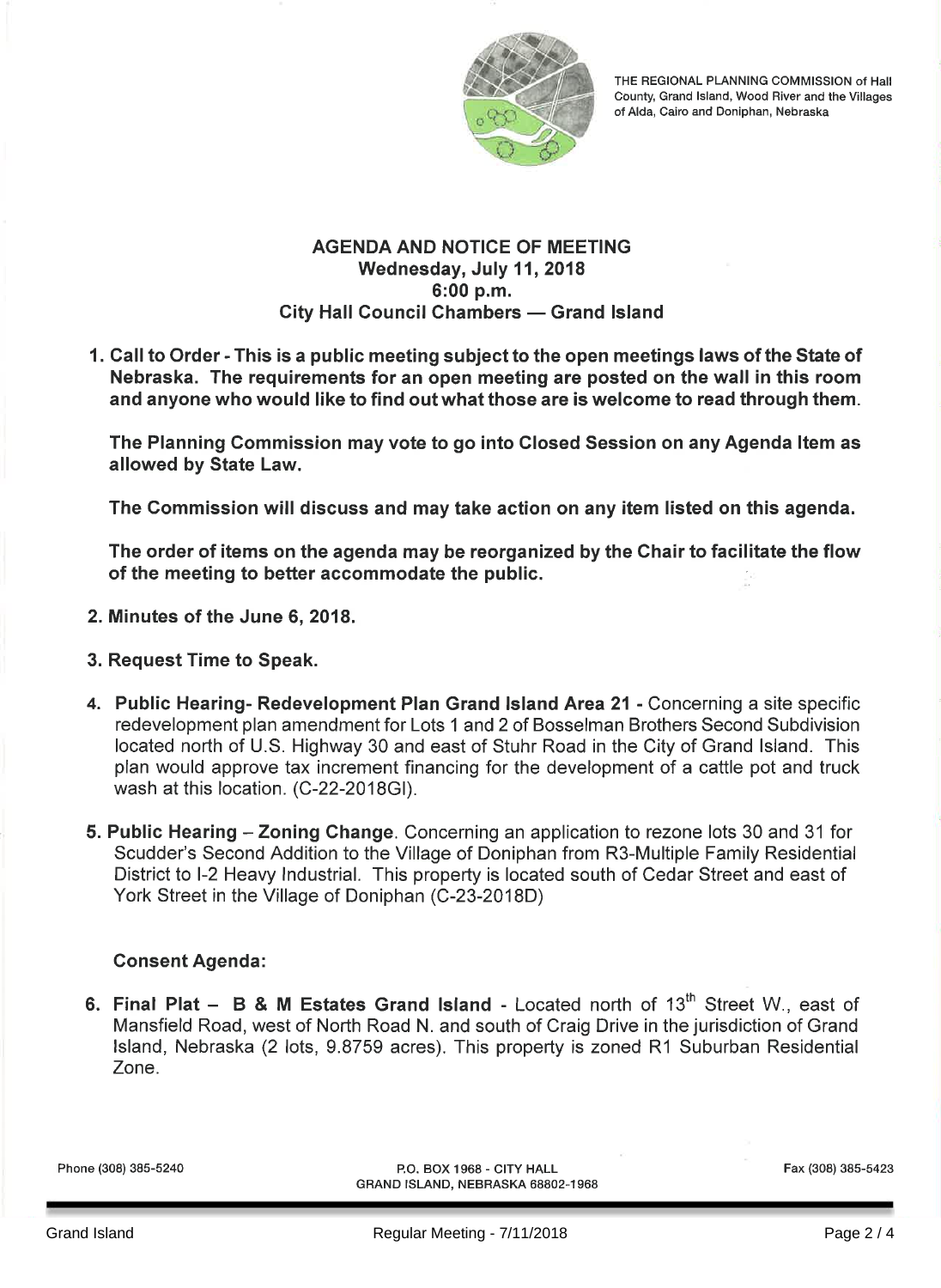- 7. Final Plat Hayes Family 2<sup>nd</sup> Doniphan-Located north of Cedar Street E. and east of First Street N. in the jurisdiction of Doniphan, Nebraska. (3 lots, 11.37 acres). This property is zoned I2 Heavy Industrial Zone, R6 Multiple-Family Residential Zone and TA Transitional Agriculture Zone.
- 8. Final Plat Lowry Acres Cairo Located north of White Cloud Road W, and east of 150<sup>th</sup> Road N. in the jurisdiction of Cairo, Nebraska (1 lot, 2.631 acres). This property is zoned AG Agriculture Zone.
- 9. Budget Proposed budget for 2018-19 fiscal year beginning October 1, 2018. (C-24- $2018$
- **10. Directors Report**
- 11. Next Meeting August 1, 2018.
- 12. Adjourn.

PLEASE NOTE: This meeting is open to the public, and a current agenda is on file at the office of the Regional Planning Commission, located on the second floor of City Hall in Grand Island, Nebraska.